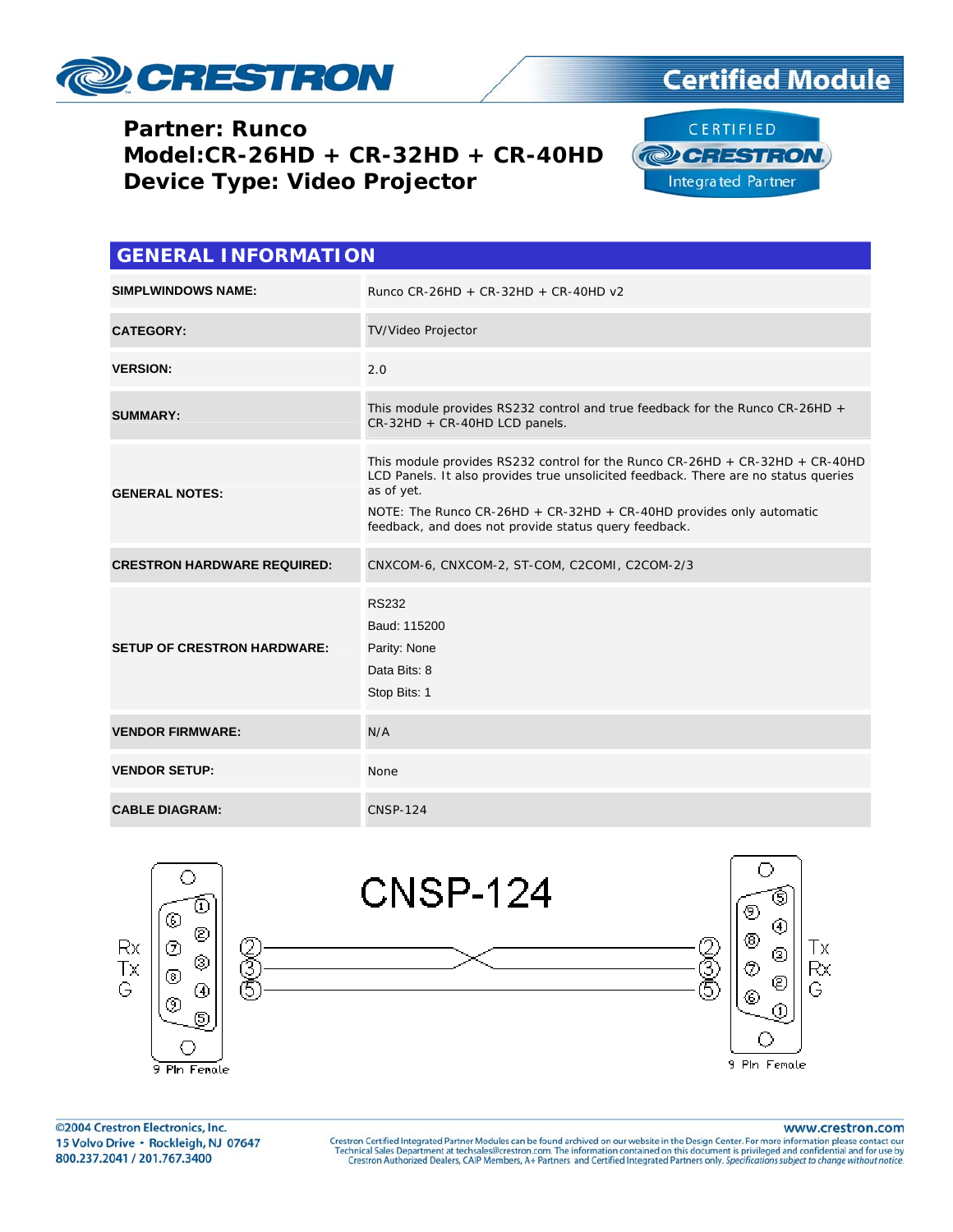

# **Certified Module**

#### **Partner: Runco Model:CR-26HD + CR-32HD + CR-40HD Device Type: Video Projector**



| <b>CONTROL:</b>     |   |                                                          |
|---------------------|---|----------------------------------------------------------|
| Power_On/Off/Toggle | D | Pulse to turn the LCD Panel on and off.                  |
| Input_*             | D | Pulse to select the desired input.                       |
| <b>Aspect_Ratio</b> | D | Pulse to select the desired aspect ratio.                |
| Image_Preset_*      | D | Pulse to select the desired image preset.                |
| Menu                | D | Pulse to turn the on-screen menu on and off.             |
| Up/Down/Left/Right  | D | Pulse to move through the on-screen menus.               |
| Enter               | D | Pulse to select an item in the on-screen menu.           |
| Exit                | D | Pulse to escape an item in the on-screen menu.           |
| $PIP_$              | D | Pulse to adjust PIP commands.                            |
| Volume_Up/Down      | D | Press and hold to adjust the volume 000-100.             |
| Channel_Up/Down     | D | Press and hold to adjust the TV channels.                |
| <b>Mute</b>         | D | Pulse to adjust mute commands.                           |
| Caption_On/Off      | D | Pulse to adjust caption commands.                        |
| Source_*            | D | Pulse to adjust source for different inputs commands.    |
| $Key_*$             | D | Pulse to emulate the IR key commands.                    |
| Fav_Channel_*       | D | Pulse to switch between 4 preset favorite channels       |
| From_Device\$       | S | Serial signal to be routed from a 2-way serial com port. |

www.crestron.com Crestron Certified Integrated Partner Modules can be found archived on our website in the Design Center. For more information please contact our Technical Sales Department at techsales@crestron.com. The information contain